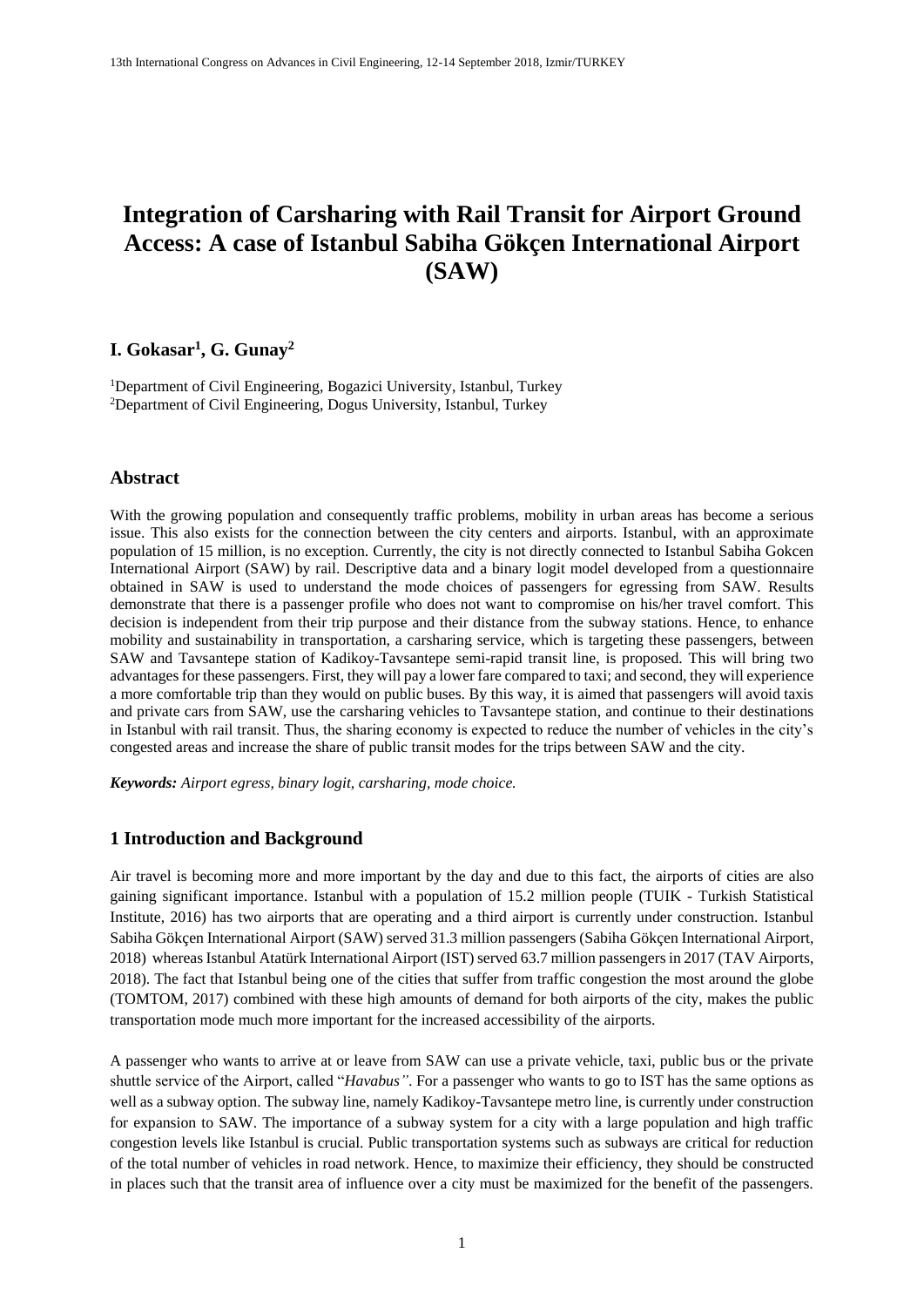There are three types of spatial areas covered by this transit area of influence standard which are called; core station area, primary catchment area and secondary catchment area (APTA Standards Development Urban Design Working Group, 2009). These categories are ordered from the most significant influencer of the mode selection of a passenger to the lesser. These areas are significant factors for selecting a public transit mode. However, the characteristics of the airport passengers also have a significant impact on their choice of mode of transportation for reaching and leaving the airport.

On making a transportation mode choice for trips to and from airports, their age, income, travel purpose, length, duration and cost of the trip are determined as significant factors in a previous study (Choo et al., 2013). Factors such as the size of the groups for passengers travelling in groups (Akar, 2013; Tam et al., 2008) and the number of luggage they are carrying (Akar, 2013; Budd et al., 2014; Harvey, 1986) are deterring factors for passengers from using public transportation to access to or egress from airports. These factors are not always valid for all types of passengers. While age and income level factors are significant for non-business passengers, they have no effect on the decision making process of business trip making passengers (Harvey, 1986). There is also a category of passengers whom do not want to sacrifice their level of comfort, no matter what the alternative modes offer, and have a very large resistance for giving up their decision of using private vehicles for trips between the city and airports (Budd et al., 2014). For these passengers, car-sharing is a good solution to satisfy their demand with a level of comfort and privacy which they can also have in their private vehicles.

Car-sharing is one of the most impactful mode of transportation which can significantly decrease the number of vehicles in traffic. Thus, a reduction in congestion level and travel time can be obtained. Providing incentives such as reduced parking costs and public transportation fares for combining car-sharing with public transportation will maximize the efficiency and promotion of these systems which are both crucial for reducing the number of vehicles and vehicle ownership in the city (Cervero & Tsai, 2004; Giesel & Nobis, 2016).

In this study, a car-sharing system between SAW and the Park and Ride location at Tavsantepe station of Kadikoy-Tavsantepe subway line is proposed. It is aimed to support this by showing the current tendency of arriving passengers for comfortable travel modes such as automobile and taxi in favor of public transit by descriptives and binary logit choice model. It is also aimed to deter these passengers from using these modes by providing a comfortable mode such as car-sharing until the nearest public transit station to SAW, Tavsantepe, so that they will take the public transit from this station.

# **2 Proposed Service and Descriptive Data**

# **2.1 Proposed Service**

In this research, a carsharing service between the Park and Ride (P&R) location of ISPARK at Tavsantepe and SAW is proposed. Thus, passengers will have a mean of transportation cheaper than but as comfortable as taxi between the subway station at Tavsantepe and SAW. Figure 1 shows the locations of the P&R facility and SAW. At SAW, the carsharing vehicles could be located at a designated area inside the car park area of SAW.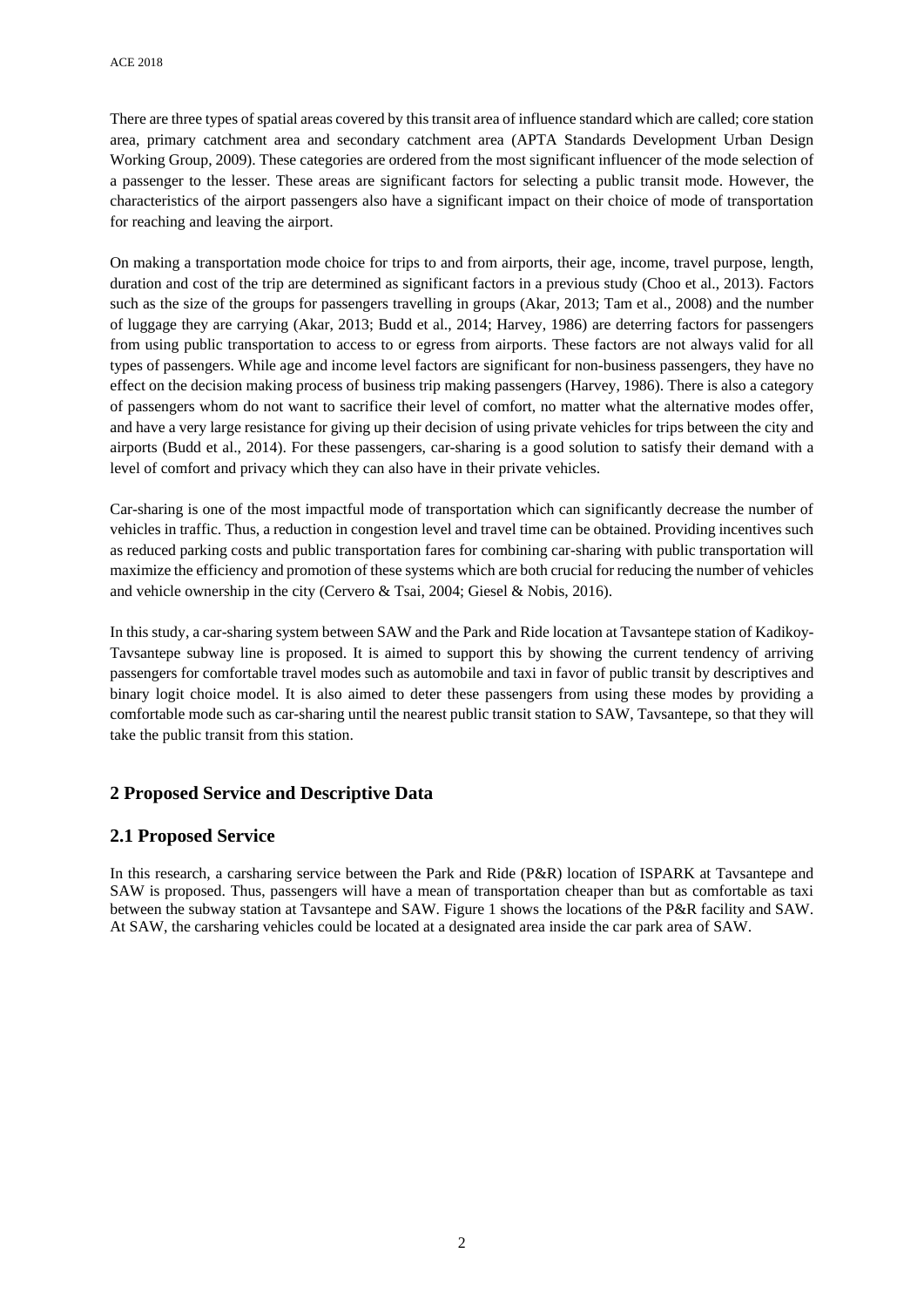

**Figure 1.** Map of SAW and the P&R facility of ISPARK.

There are several routes between the P&R and SAW. However, for cost calculations, it is assumed that taxis and passengers take the fastest route (15 km), which is the highway between SAW and D-100 adjacent to P&R. It takes 14 minutes to travel. The taxi rate in Istanbul is given in Eq. (1).

$$
R = 4.00 + 2.50 * D + 0.385 * T \tag{1}
$$

, where *D* is the distance traveled in km and *T* is the travel time in minutes.

According to Eq.1, the cost between SAW and P&R is 47 TL. However, the carsharing rate is cheaper than this fare. For this service, only the fare per distance will be paid, which is 0.55 TL/km. Thus, the total cost for the carsharing service is 8.25 TL. Hence, it is aimed to provide a switch to the public transit station at Tavsantepe from automobile and taxi usage to the destinations in Istanbul.

#### **2.2 Descriptive Data**

The data collected at SAW by convenience sampling also supports our proposal. Table 1 shows the distribution of the modes used for the travel from SAW to Istanbul. It can be seen that 51.6 % of the passengers used automobile and taxi; namely the more comfortable modes.

**Table 1.** Mode shares.

|                       | <b>Frequency</b> | Percent $(\% )$ |
|-----------------------|------------------|-----------------|
| Automobile            | 99               | 40.9            |
| <b>Public Transit</b> | 63               | 26.0            |
| Shuttle               | 54               | 22.3            |
| Taxi                  | 26               | 10.7            |
| <b>Total</b>          | 242              | 100.0           |

The proposed idea of carsharing is evaluated by analyzing the descriptive statistics of the data and developing a binary logit model for their mode choices. Literature indicates that demographics of the passengers influence airport access and egress mode choices. Table 2 shows the demographics of the passengers below. It can be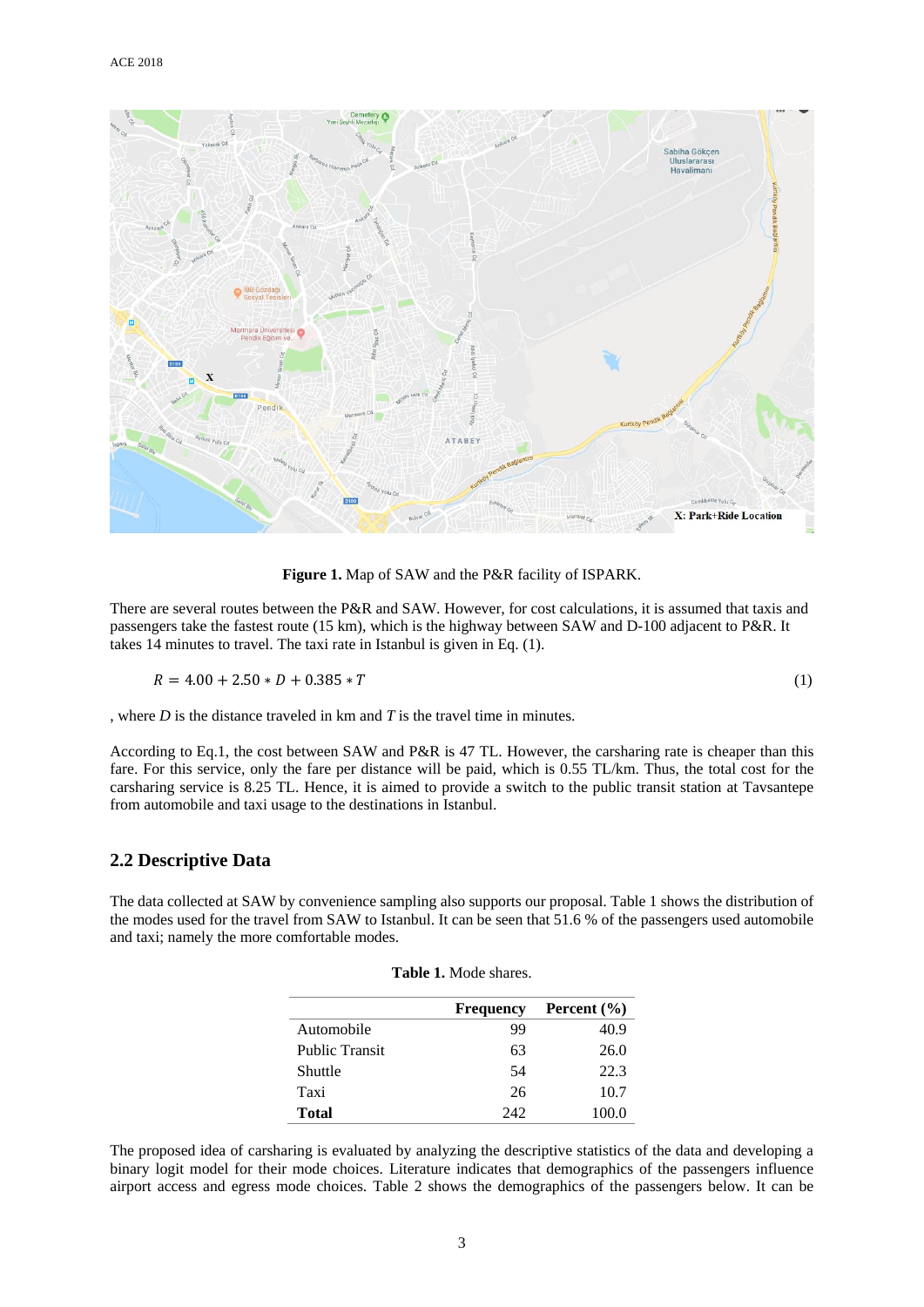observed that most of the passengers in the data were male, university graduates, did not own automobiles, were travelling for vacation purposes and their trip costs were mostly paid by themselves.

|                                |                     | <b>Frequency</b> | <b>Percent</b> |
|--------------------------------|---------------------|------------------|----------------|
|                                | Male                | 140              | 58             |
| <b>Gender</b>                  | Female              | 102              | 42             |
|                                | <b>Total</b>        | 242              | 100            |
|                                | Primary School      | $\overline{7}$   | 3              |
|                                | <b>High School</b>  | 41               | 17             |
| <b>Education</b>               | Undergraduate       | 151              | 62             |
|                                | Graduate            | 34               | 14             |
|                                | Ph.D.               | 9                | 4              |
|                                | <b>Total</b>        | 242              | 100            |
|                                | Own                 | 102              | 42             |
| <b>Automobile</b><br>Ownership | Not own             | 140              | 58             |
|                                | <b>Total</b>        | 242              | 100            |
|                                | <b>Business</b>     | 61               | 25             |
|                                | Vacation            | 128              | 53             |
| <b>Trip Purpose</b>            | Education           | 38               | 16             |
|                                | Other               | 15               | 6              |
|                                | <b>Total</b>        | 242              | 100            |
|                                | Passenger           | 168              | 69             |
|                                | Company             | 32               | 13             |
| <b>Trip Cost Payer</b>         | <b>Travel Miles</b> | 5                | $\overline{2}$ |
|                                | Other               | 37               | 15             |
|                                | <b>Total</b>        | 242              | 100            |

**Table 2.** Demographics of the passengers in the data.

Effects of demographics on mode choice can be observed in Table 3. The modes were grouped into two categories; automobile and taxi as the comfortable modes and public transit with shuttle as the less comfortable modes. Female passengers preferred the automobile or taxi and avoided public transit and shuttle more than male passengers did. On the other hand, automobile owners preferred the comfort while non-owners preferred the public transportation. Education level affected the mode choice in an interesting way. Primary school, master and Ph.D. graduates tended to prefer the comfortable modes; while the high school and university graduates' preferences were balanced. Passengers who were traveling for vacation and education purposes have chosen the public transportation more than automobile or taxi; but majority of the business passengers preferred the comfortable transportation options. Finally, passengers whose trip cost paid by the companies they are working for preferred the comfortable modes.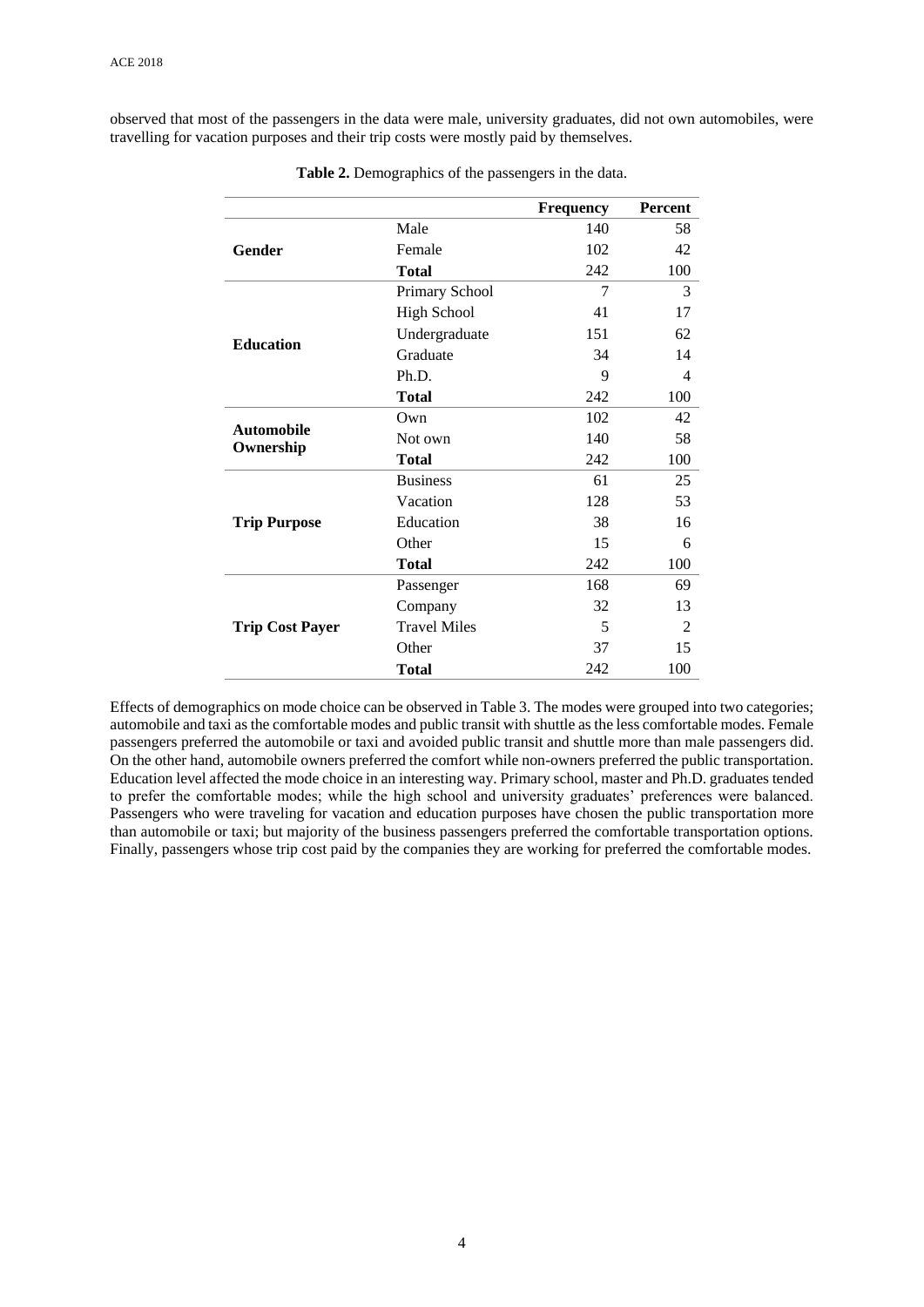|                                  |                     | Mode            |      |                               |      |
|----------------------------------|---------------------|-----------------|------|-------------------------------|------|
|                                  |                     | Automobile+Taxi |      | <b>Public Transit+Shuttle</b> |      |
|                                  |                     | Count           | $\%$ | Count                         | $\%$ |
| Gender                           | Male                | 64              | 45.7 | 76                            | 54.3 |
|                                  | Female              | 61              | 59.8 | 41                            | 40.2 |
| <b>Automobile</b>                | Own                 | 68              | 66.7 | 34                            | 33.3 |
| Ownership                        | Not own             | 57              | 40.7 | 83                            | 59.3 |
| <b>Education</b>                 | Primary School      | 5               | 71.4 | $\mathfrak{D}$                | 28.6 |
|                                  | <b>High School</b>  | 20              | 48.8 | 21                            | 51.2 |
|                                  | Undergraduate       | 74              | 49.0 | 77                            | 51.0 |
|                                  | Master              | 20              | 58.8 | 14                            | 41.2 |
|                                  | Ph.D.               | 6               | 66.7 | 3                             | 33.3 |
|                                  | <b>Business</b>     | 48              | 78.7 | 13                            | 21.3 |
| <b>Trip Purpose</b>              | Vacation            | 59              | 46.1 | 69                            | 53.9 |
|                                  | Education           | 12              | 31.6 | 26                            | 68.4 |
|                                  | Other               | 6               | 40.0 | 9                             | 60.0 |
| <b>Trip Cost</b><br><b>Payer</b> | Passenger           | 79              | 47.0 | 89                            | 53.0 |
|                                  | Company             | 22              | 68.8 | 10                            | 32.2 |
|                                  | <b>Travel Miles</b> | $\overline{2}$  | 40.0 | 3                             | 60.0 |
|                                  | Other               | 22              | 59.5 | 15                            | 40.5 |

**Table 3.** Distribution of the passenger demographics over the egress modes from SAW.

Statistical tests were carried out to understand if the trip purpose or destination in Istanbul influenced the mode choice. Effect of destination in Istanbul can be explained as follows: Destination of a passenger may or may not be close to a public transit station, and this was investigated in the study. The investigation was made by determining the transit area of influence of each public transit station. Transit area of influence is defined as the circular catchment area of transit stations; and the radius of that circle for semi-rapid transit is ½ miles (APTA). In the data, destinations of the passengers were collected and their locations with respect to the transit areas of influences were implemented. Chi-squared tests were performed to understand the possible effects. Table 4 shows the results of the chi-squared tests. It can be observed from the significance values that both trip purpose and the destination in Istanbul, or access to rail lines, had affected the mode choice at 95 % level of confidence.

|                       |                             | Value  | <b>Significance</b> |
|-----------------------|-----------------------------|--------|---------------------|
| <b>Access to Rail</b> | Pearson<br>$Chi-$<br>Square | 11.788 | 0.001               |
| <b>Trip Purpose</b>   | Pearson<br>$Chi-$<br>Square | 26.385 | 0.000               |

### **3 Theory, Analysis and Results**

## **3.1 Theory**

.

A binary logit model was developed to show the mode choice mechanisms of egressing passengers. The choices are two categories in binary logit; automobile and taxi as one mode (comfortable mode) and public transit with shuttle as the other mode type.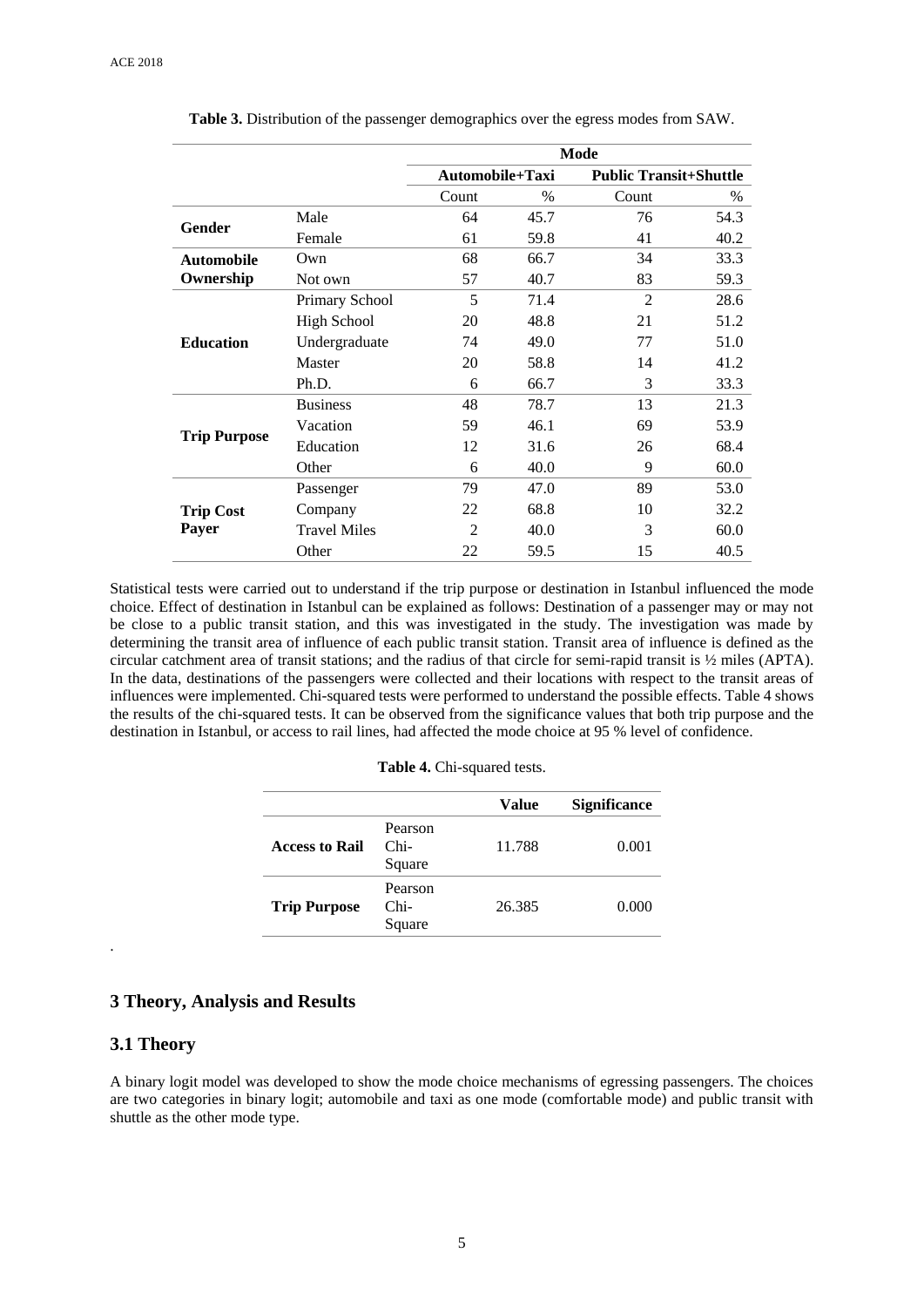Binary logit is a discrete choice modeling type and the simplest form of Multinomial Logit (MNL). In this modeling, as mentioned, there are two choices, and the probability of individual *i* choosing choice *m* is given by (Ben-Akiva, Lerman, 1985):

$$
P_i(m) = \Pr(U_{mi} \ge U_{ni}, \forall n \in S_i)
$$
\n<sup>(2)</sup>

with

$$
P_i(m) + P_i(n) = 1 \tag{3}
$$

in binary logit. In Eq. (2),  $S_i$  is the choice set for the individual *i*, *n* is the other choice in binary logit and  $U_{mi}$  is the utility function for choice *m* and individual *i*.  $U_{mi}$  can be expressed as:

$$
U_{mi} = V_{mi} + \varepsilon_{mi} \tag{4}
$$

In Eq. (4),  $V_{mi}$  and  $\varepsilon_{mi}$  are the deterministic and random components of the utility function, respectively.  $V_{mi}$ is a function of the explanatory variables and given by:

$$
V_{mi} = \beta_i \mathbf{x}_{mi} \tag{5}
$$

, where  $\beta_i$  is the matrix of the coefficients and  $\mathbf{x}_{mi}$  is the explanatory variables vector.  $P_i(m)$  is also given by:

$$
P_i(m) = \frac{\exp(V_{mi})}{\sum_{n \in S_i} \exp(V_{ni})}
$$
\n<sup>(6)</sup>

It should also be noted that each probability value should be greater than zero and smaller than 1.

# **3.2 Analysis and Results**

Table 5 shows the output of the binary logit model. In the model, public transit and shuttle mode couple was the reference mode. Significance of the chi-squared test statistic is 0.000; hence, the model is significant. Furthermore, subjective goodness of measures of McFadden  $\mathbb{R}^2$  and Adjusted McFadden  $\mathbb{R}^2$  are 0.184 and 0.156, respectively. Thus, the model has a decent fit.

Speaking of model coefficients, travel time of passengers from SAW to destinations in Istanbul was the generic variable. It can be observed that its effect is small, -0.0001 and is only significant at 10% level of significance (0.051). Hence, it can be inferred that passengers pay little importance to travel time for mode choice. However, demographics were revealed to be important factors. They are all significant at 5% level of significance. As passenger age increases, passengers tend to choose public transit and shuttle. In data, gender was coded as "1" for female and "2" for male. Hence, from Table 5, it can be understood that male passengers tend to choose public transit options more, since the coefficient for gender is positive. In addition, if the destination in Istanbul of the passenger is located inside the transit area of influence of a transit station, then the passenger is less likely to choose auto, as the coefficient is negative. Furthermore, automobile ownership status of the passenger was coded as "1" as "owns an automobile" and "2" has "no ownership". Thus, it can be said that if the passenger owns an automobile, he or she is more likely to choose the comfortable modes; automobile and taxi. The last factor in the model is travel cost payer. This factor is a categorical variable and can be explained as follows. There are 4 travel cost payer categories: Passengers themselves (coded as 1), company (coded as 2), travel miles (coded as 3) and other (coded as 4). Hence, from the positive coefficient of this variable, it can be inferred that if the passenger did not pay for the trip, then he or she will prefer the comfortable modes to public transit or shuttle.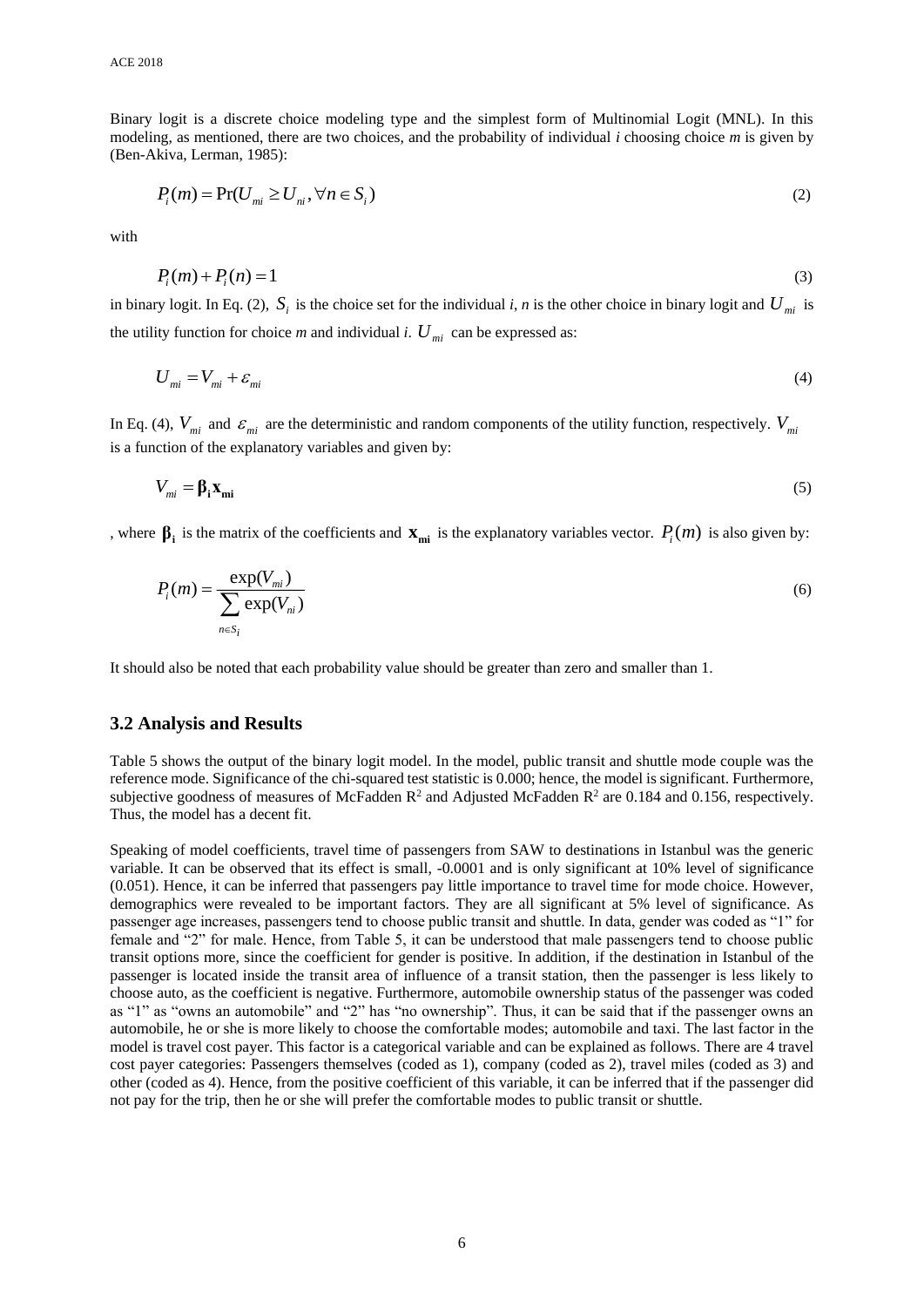| <b>Generic Variables</b>                  |                          | Coefficient        | <b>Significance</b> |
|-------------------------------------------|--------------------------|--------------------|---------------------|
| <b>Travel Time</b>                        |                          | $-0.0001$          | 0.051               |
| <b>Variables Specific to Alternatives</b> |                          | <b>Coefficient</b> | <b>Significance</b> |
|                                           | Constant                 | 0.667              | 0.499               |
| <b>Auto and Taxi</b>                      | Age                      | 0.036              | 0.023               |
|                                           | Gender                   | 0.646              | 0.034               |
|                                           | <b>Trip Purpose</b>      | $-0.732$           | 0.000               |
|                                           | Rail Accessibility       | $-0.814$           | 0.010               |
|                                           | Auto Ownership           | $-0.776$           | 0.019               |
|                                           | <b>Travel Cost Payer</b> | 0.339              | 0.015               |
| LL(c)                                     |                          |                    | $-167.609$          |
| LL(B)                                     |                          |                    | $-136.823$          |
| <b>Chi-squared Test Statistic</b>         |                          |                    | 61.572              |
| <b>Significance</b>                       |                          |                    | 0.000               |
| McFadden $\mathbf{R}^2$                   |                          |                    | 0.184               |
| Adjusted McFadden $\mathbb{R}^2$          |                          |                    | 0.156               |
| <b>Number of Observations</b>             |                          |                    | 242                 |

**Table 5.** Binary logit model.

# **4 Conclusions**

In this research, a carsharing service between SAW and P&R location of Tavsantepe rail transit station is proposed. The reason for this was providing a mode as comfortable as but cheaper than taxi. Passengers leaving SAW will pay lower cost to access Tavsantepe station; hence rail transit from there will become more attractive. Therefore, the public transit share will increase. A binary logit model was developed.

In the binary logit model, it was observed that passengers egressing from SAW gave little importance to travel time in their mode choices. Hence, it can be concluded that even though the transit modes have the higher travel time reliability compared to taxi and automobile, passengers opted for the latter modes. Thus, it can be argued that passengers preferred comfort over travel time. Further, majority of the female passengers preferred the comfortable modes, and being female increases the likelihood to choose the comfortable modes over the transit. So, we conclude that the proposed carsharing service to Tavsantepe station will both enable the comfortable travel and increase the public transit ridership.

Policy-wise, there are several suggestions. Passengers who use the proposed carsharing service may get discount fares on their transit trips between Tavsantepe and their destination in Istanbul. Further, since also the passengers who are departing can also use this service from Tavsantepe to SAW, relevant flight information can be provided at both Tavsantepe station and P&R facility. In future studies, transferability of the model and proposed service to the other cities and airports can be discussed.

# **References**

- Akar, G. (2013). Ground access to airports, case study: Port Columbus International Airport. Journal of Air Transport Management, 30, 25–31. http://doi.org/10.1016/j.jairtraman.2013.04.002
- APTA Standards Development Urban Design Working Group. (2009). Defining Transit Areas of Influence. Retrieved from http://www.apta.com/resources/standards/Documents/APTA SUDS-UD-RP-001-09.pdf
- Budd, T., Ryley, T., & Ison, S. (2014). Airport ground access and private car use: A segmentation analysis. Journal of Transport Geography, 36, 106–115. http://doi.org/10.1016/j.jtrangeo.2014.03.012
- Cervero, R., & Tsai, Y. (2004). City CarShare in San Francisco, California: Second-Year Travel Demand and Car Ownership Impacts. Transportation Research Record, 1887(1), 117–127. http://doi.org/10.3141/1887-14
- Choo, S., You, S. (Iris), & Lee, H. (2013). Exploring characteristics of airport access mode choice: A case study of Korea. Transportation Planning and Technology, 36(4), 335–351. http://doi.org/10.1080/03081060.2013.798484

Giesel, F., & Nobis, C. (2016). The Impact of Carsharing on Car Ownership in German Cities. In Transportation